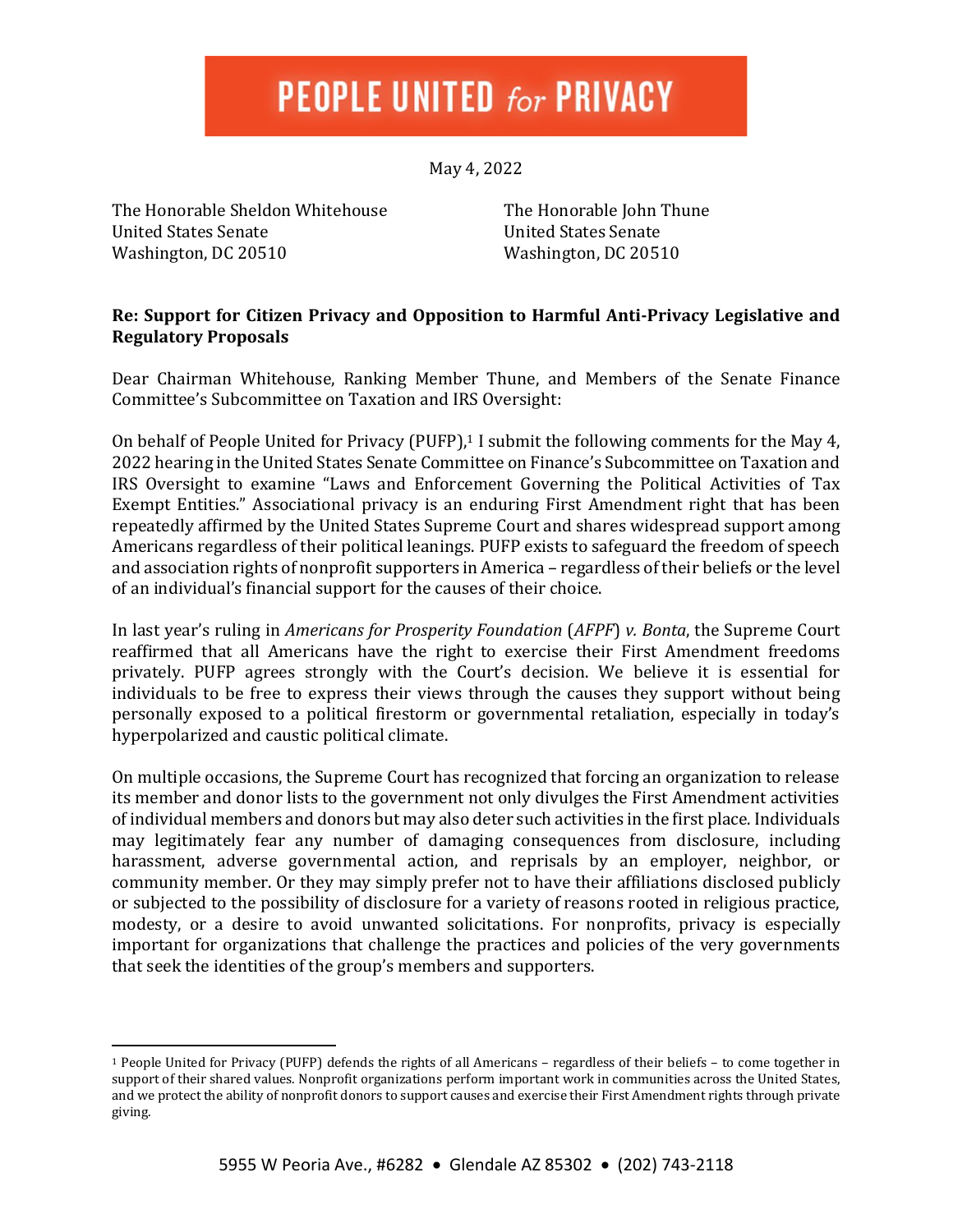Over 280 groups signed 43 amicus briefs in support of the petitioners in *AFPF v. Bonta*. <sup>2</sup> These signers represent a wide range of causes and political preferences, including progressive advocacy groups, conservative think tanks, religious organizations, trade associations, animal and human welfare advocates, educational institutions, community services, and arts and culture-focused organizations. As Chief Justice Roberts wrote in the Court's majority opinion, "[t]he gravity of the privacy concerns in [the disclosure] context is further underscored by the filings of hundreds of organizations as *amici curiae* in support of the petitioners. Far from representing uniquely sensitive causes, these organizations span the ideological spectrum, and indeed the full range of human endeavors: from the American Civil Liberties Union to the Proposition 8 Legal Defense Fund; from the Council on American-Islamic Relations to the Zionist Organization of America; from Feeding America—Eastern Wisconsin to PBS Reno. The deterrent effect [of disclosure] feared by these organizations is real and pervasive…" One thing the nonprofit community can agree on is the importance of defending our right to engage in free speech and to debate issues that we may disagree on, as well as the need to protect citizen privacy and the rights of individuals to exercise their First Amendment rights privately.

Beyond widespread support for this First Amendment right in the nonprofit community, polling confirms strong support for citizen privacy – and fear of disclosure – among Americans as well. A Harvard CAPS-Harris poll released in March 2021 found that 64% of respondents believe a "growing cancel culture" threatens their freedom while 36% of those surveyed agreed that cancel culture is a "big problem."<sup>3</sup> Only 13% percent of participants replied that "cancel culture" is "not a problem." Additionally, the poll found that 54% of respondents were "concerned" that voicing their opinions online could result in lost employment or the shuttering of their social media accounts. These worrying findings reinforce the conclusions of a summer 2020 poll from the Cato Institute, which verified that 62% of Americans across the political spectrum and various identity groups have political views that they are afraid to share in our current political climate.<sup>4</sup> Further, 32% of respondents in that poll were worried about being passed by for job opportunities solely because of their political views. If Americans were forced to publicize the nonprofit causes they support, it is clear many would refrain from giving at all.

In recent weeks, I have heard dangerous comments from both Republican and Democratic Members of Congress critical of groups that advocate for the beliefs of American citizens. Such rhetoric typically invokes the hollow term "dark money," which has no legal definition and is used inconsistently and pejoratively to describe a wide range of groups and activities that the person speaking dislikes. Many groups criticized for their advocacy on behalf of their supporters are, in fact, longstanding nonprofits supported by large and diverse memberships throughout the country – the kind of groups that set aside other policy disagreements last year to join together in *AFPF v. Bonta* to defend the privacy of their supporters. Some of those groups have existed for over a century and perform important work to offer valuable perspectives on government and public policy. Whether criticism of these groups comes from the left or the right, "dark money" is often just a cheap smear against nonprofit organizations that value their

<sup>2</sup> *See* "Free speech case attracts support from nearly 300 diverse groups," Americans for Prosperity. Available at: <https://americansforprosperity.org/wp-content/uploads/2021/04/AFPF-v-Becerra-Amici.pdf> (April 2021).

<sup>3</sup> Brittany Bernstein, "POLL: Majority of Americans See Cancel Culture as Threat to Freedom," Aol. Available at: <https://www.aol.com/news/poll-majority-americans-see-cancel-213920486.html> (March 29, 2021).

<sup>4</sup> Emily Ekins, "Poll: 62% of Americans Say They Have Political Views They're Afraid to Share," Cato Institute. Available at: <https://www.cato.org/survey-reports/poll-62-americans-say-they-have-political-views-theyre-afraid-share> (July 22, 2020).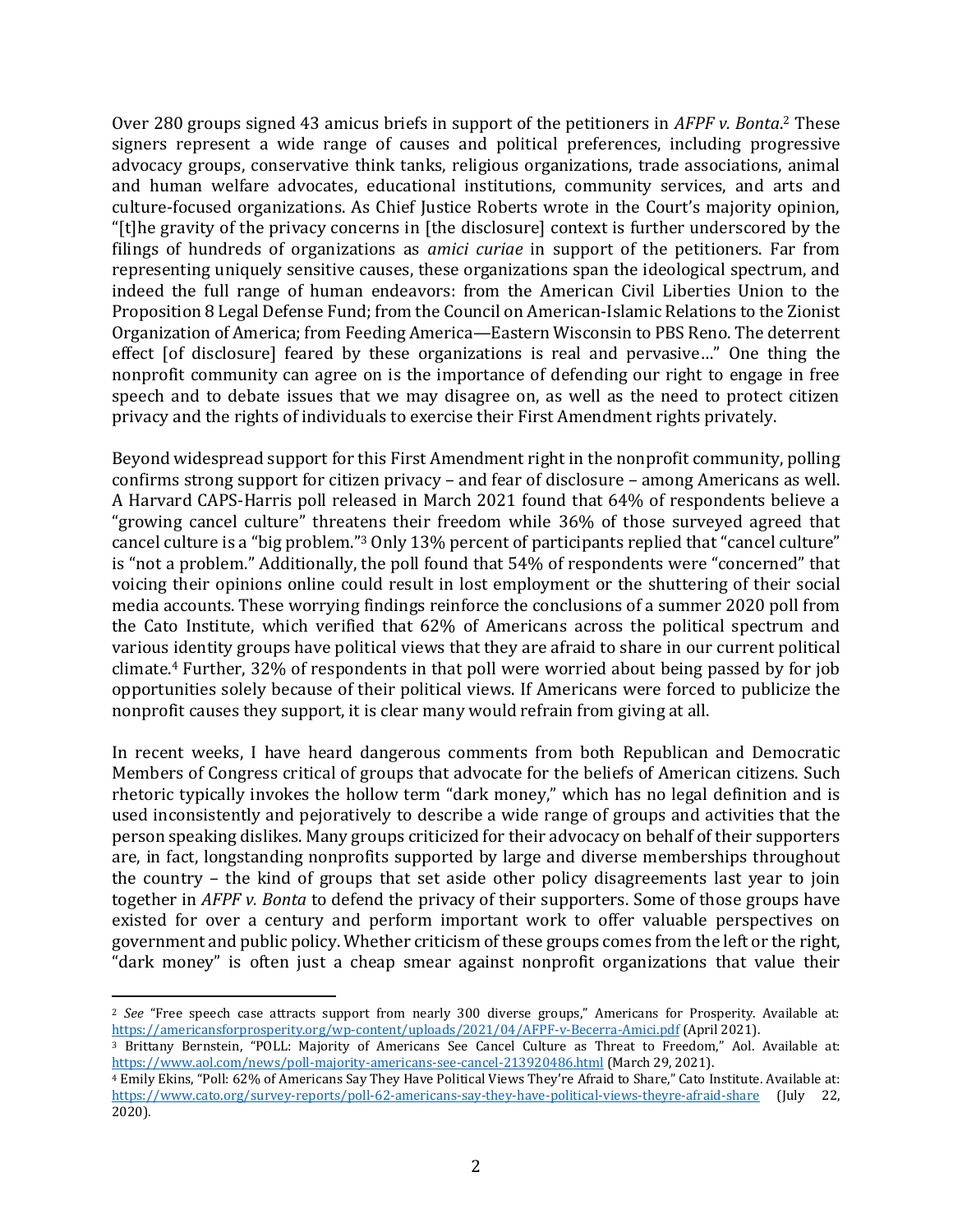members' privacy and that are working to ensure those in power hear the voices of American citizens.

Nonprofit organizations are forces for good and have long played a role in educating Americans and policymakers about complex issues. Nonprofits also serve as a shield for people who are uncomfortable speaking publicly about an issue on their own, a vital societal function. While some donors may like having their name listed publicly as a supporter of a cause, many donors dislike or fear such attention because they value their privacy. If anything, today's highly charged political climate gives Americans even more reason to keep their beliefs and giving private. Nonprofit organizations play a crucial role in protecting the voices of many citizens who would otherwise remain silent.

Unfortunately, there are numerous examples of Americans who have been targeted because their private support for a cause was exposed. Earlier this year, tens of thousands of Americans donated to the Freedom Convoy of truckers protesting COVID-19 vaccine mandates. That donor database was hacked, exposing the personal information of donors to the cause. *The Washington Post* and other media outlets wasted no time launching a harassment campaign, demanding those donors explain their support – regardless of the amount of their donation. Both \$50 and \$90,000 donors were identified in an article published by *The Post*. Reporting on the illegal database hack led to outrage on social media from both sides of the aisle, with Senator Ted Cruz (R-TX) and Congresswoman Ilhan Omar (D-MN) finding common ground by pointing out that the only reason to expose small donors is to encourage people to harass them for their beliefs. 5

In another illustrative story, a homeless shelter in Atlanta, Georgia that houses an average of 500-700 men, women, and children each night was targeted by city officials who sought to claim the land it sits on for other development projects. When the shelter fell behind on its water bill, threatening to give those politicians the land they sought, several anonymous donors contributed enough to enable the shelter to pay its bill. When local media inquired about the donors' identities, the shelter's director explained their desire to remain anonymous: "Anytime a donor appears and is public with us, that donor gets attacked."<sup>6</sup>

It is not difficult to imagine a nonstop wave of targeting and harassment campaigns across the country if donor information is routinely published in a searchable government database. The First Amendment would effectively be a dead letter as Americans would sacrifice their free speech rights to preserve their privacy and save themselves from lost employment, physical harm, and other forms of harassment and intimidation. Frequently, this silencing of debate appears to be exactly what nonprofit donor disclosure proponents hope to accomplish.

<sup>5</sup> *See* Timothy H.J. Nerozzi, "Ted Cruz asks if civil liberties groups will support Canadian freedom truckers as they clash with police," Fox News. Available at: [https://www.foxnews.com/politics/ted-cruz-civil-liberties-groups-canadian-truckers](https://www.foxnews.com/politics/ted-cruz-civil-liberties-groups-canadian-truckers-clash-police)[clash-police](https://www.foxnews.com/politics/ted-cruz-civil-liberties-groups-canadian-truckers-clash-police) (February 19, 2022) *and* Darragh Roche, "Ilhan Omar Defends 'Freedom Convoy' Donors After GiveSendGo Leak," *Newsweek*. Available at: [https://www.newsweek.com/ilhan-omar-defends-freedom-convoy-donors-givesendgo](https://www.newsweek.com/ilhan-omar-defends-freedom-convoy-donors-givesendgo-leak-1680116)[leak-1680116](https://www.newsweek.com/ilhan-omar-defends-freedom-convoy-donors-givesendgo-leak-1680116) (February 17, 2022).

<sup>6</sup> "Anonymous donors help pay water bill for homeless shelter," WSBTV. Available at: <https://www.wsbtv.com/news/local/anonymous-donors-help-pay-water-bill-homeless-shel/138014681/> (September 26, 2014).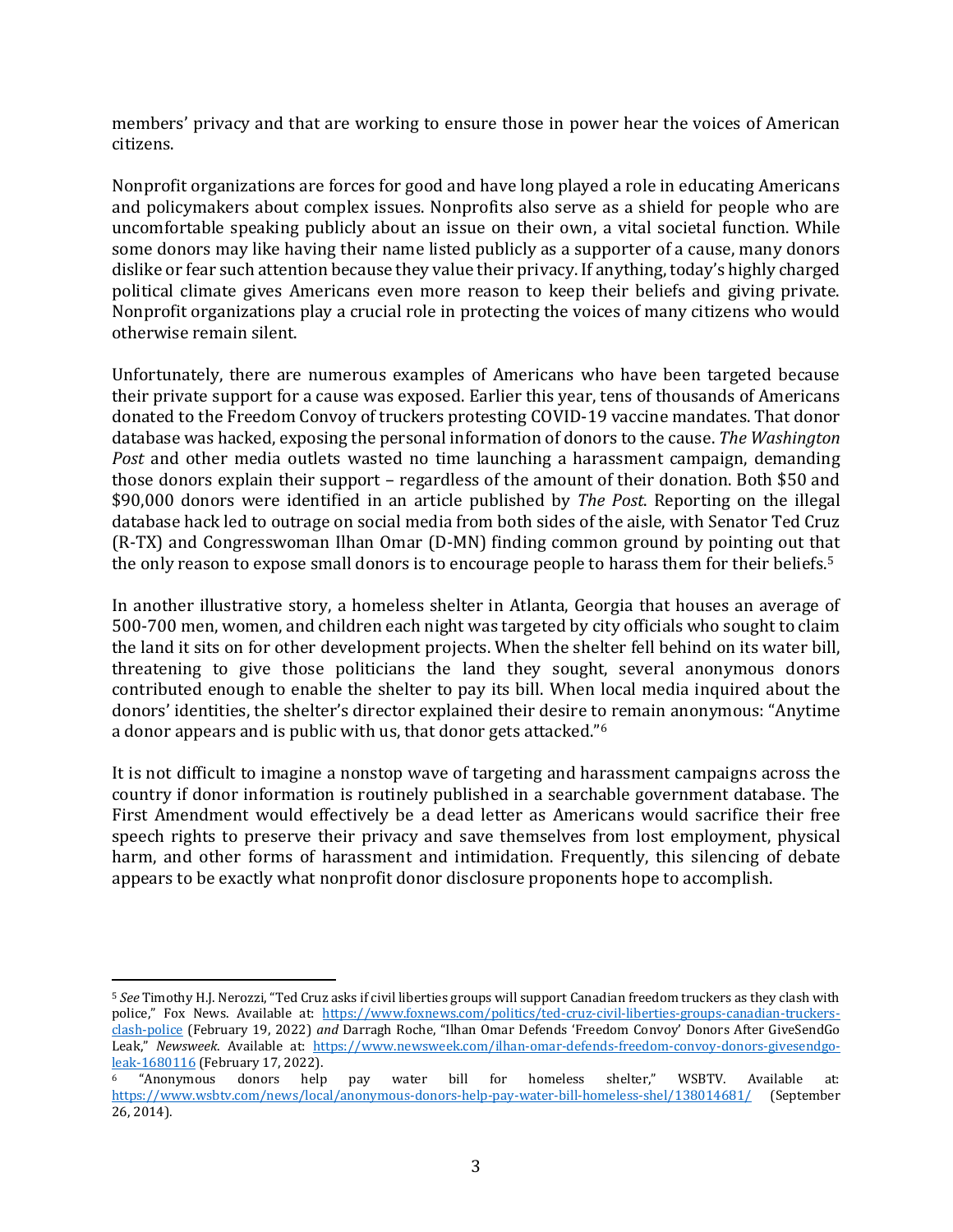To the extent some members of this Subcommittee wish to propose legislative or regulatory prescriptions that would impose onerous disclosure mandates on nonprofits, we encourage Members to do the following:

**1) Oppose "For the People Act" and "Freedom to Vote Act"-Style Donor Disclosure**  Policies. Buried among a litany of unrelated provisions,<sup>7</sup> the misleading and Orwellian sounding "For the People Act" (S. 1) and "Freedom to Vote Act" (S. 2747) contain multiple policies that would force public exposure of the names and home addresses of Americans that give to nonprofit groups. This outcome would chill the speech of issue advocacy groups and nonprofits across the political spectrum.

In particular, standalone legislation contained in S. 1, like the so-called "DISCLOSE Act," "Stand By Every Ad Act," and "Secret Money Transparency Act," would, in different ways, expose sensitive information about Americans' support for nonprofit causes for no reason other than an organization's decision to voice an opinion in legislative and policy debates. As Senator Chuck Schumer (D-NY) boasted when first introducing the "DISCLOSE Act" in 2010, "[t]he deterrent effect" of the bill's nonprofit donor disclosure provisions "should not be underestimated." <sup>8</sup> Rather than a disturbing symptom, the chilling impact of the "DISCLOSE Act's" (S. 443, S. 2671) exposure mandate is the intent. This draconian measure would force organizations to report many of their donors to the Federal Election Commission for engaging in common types of nonprofit communications, including on the internet, and, in some cases, when one nonprofit gives a grant to another nonprofit. The aggressive mandates in this bill would violate Americans' privacy, facilitate harassment, and decrease civic engagement.

The "Stand By Every Ad Act" (H.R. 1171), which has been included in some versions of the "DISCLOSE Act," would go a step further by requiring nonprofits to list the names of their top donors in lengthy disclaimers on communications about public policy. This senseless invasion of privacy will make it more burdensome for groups to fulfill their mission and dangerously expose citizens to uninvited public scrutiny. In many cases, the named donor may not be aware of or even support the message that bears their name. In effect, the disclaimer will shift the public's focus onto a nonprofit's supporters rather than the substance of a group's message, accelerating the erosion of quality public discourse about the issues of the day.

The "Secret Money Transparency Act" in S. 1 and its nefarious cousin, the "Spotlight Act" (S. 215), would eliminate safeguards placed on the Internal Revenue Service that prevent the agency from abusing its power. After the IRS was caught systematically harassing right-of-center nonprofits, restrictions were placed on the agency to prevent it from regulating nonprofit organizations' speech and Americans' privacy.

The "Secret Money Transparency Act" repeals policies repeatedly passed by Congress that prohibit the agency from using funding to issue a rulemaking that would crack down

<sup>7</sup> PUFP takes no position on the other provisions in this expansive package that have no impact on citizen privacy protections and nonprofit advocacy.

<sup>8</sup> T.W. Farnam, "The Influence Industry: Disclose Act could deter involvement in elections," *The Washington Post*. Available at:<https://www.washingtonpost.com/wp-dyn/content/article/2010/05/12/AR2010051205094.html> (May 13, 2010).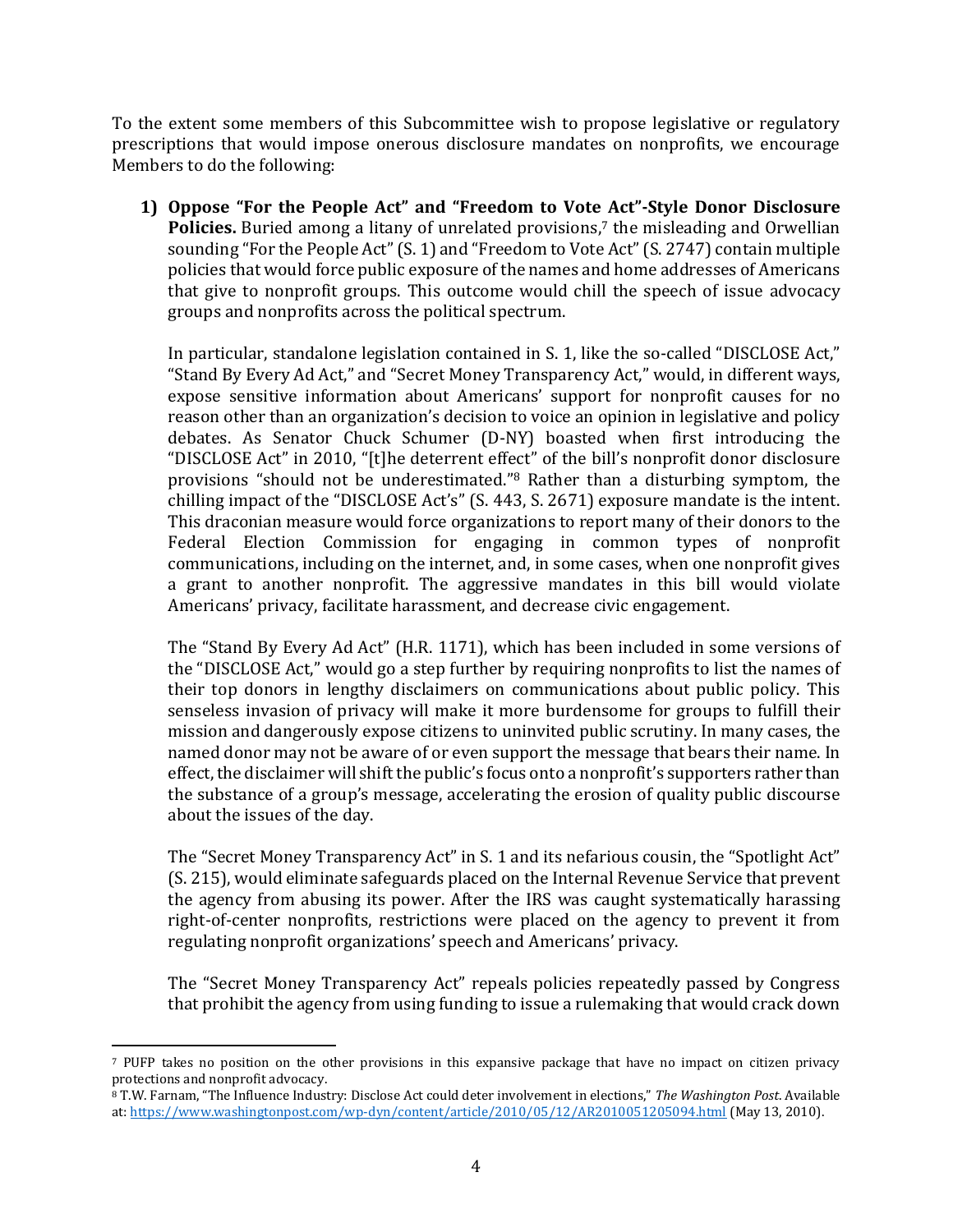on issue advocacy by nonprofits and jeopardize the privacy of nonprofit supporters. The "Spotlight Act" goes a step further by reversing recent reforms that eliminated the requirement for certain nonprofits to report their supporters' confidential information to the agency and requiring disclosure to the IRS of the names and addresses of *all* Americans that give more than \$5,000 annually to many types of nonprofits. This would render nonprofit supporters vulnerable to doxxing and harassment by government officials for information the IRS has said it does not need to enforce the tax code. 9

Each of these measures, and those like them, should be rejected for the devastating impact they would have on the privacy rights of Americans of all stripes and the diverse causes they support.

**2) Resist Congressional Pressure for Rulemaking Efforts at the IRS that Would Trample Nonprofit Advocacy and Citizen Privacy.** During the Obama administration, the Internal Revenue Service admitted that it targeted conservative nonprofits for more than two years leading up to the 2012 presidential election.<sup>10</sup> After being forced to acknowledge this reprehensible practice, the IRS proposed a rulemaking that would have codified many of these improper targeting practices and severely chilled issue speech by nonprofits. As a result of the proposal's harmful impact on nonprofit advocacy, it received widespread bipartisan opposition from groups typically on opposite sides of policy issues, such as the AFL-CIO and National Right to Work Committee and the American Civil Liberties Union and American Conservative Union. <sup>11</sup> Thanks to such overwhelming disapproval, the rulemaking stalled until Congress stepped in and halted the effort.

In response, Congress adopted a budget rider that restricts the agency's ability to adopt regulations that police and chill speech and violate citizen privacy. This policy enjoys bipartisan support and has been included in successive federal spending agreements since 2013, including in the most recent budget bill that was signed by President Biden in mid-March. The IRS is a tax collection agency, not the speech police, and it has no business surveilling the activity of nonprofit organizations or their supporters. This budget rider prevents the IRS from writing new regulations to limit political speech by nonprofit groups. Any pressure by Members of Congress to undertake a similar rulemaking is prohibited by law for the next fiscal year, would receive widespread bipartisan opposition from the nonprofit community, and should be summarily rejected.

**3) Support the Privacy of Nonprofit Donor Lists by Passing the "Don't Weaponize the IRS Act" (S. 1777) and the "Simplify, Don't Amplify the IRS Act" (S. 4046).** Taken together, these measures ensure that the IRS does not collect and store nonprofit donors' private information – material the IRS does not need to enforce the tax code – and will

<sup>9</sup> *See* Allen Dickerson, "Comments on REG-102508-16: Guidance Under Section 6033 Regarding the Reporting Requirements of Exempt Organizations," Institute for Free Speech. Available at: [https://www.ifs.org/wp](https://www.ifs.org/wp-content/uploads/2019/11/2019-11-04_IFS-Comments_IRS_REG-102508-16_Exempt-Org-Reporting-Requirements.pdf)[content/uploads/2019/11/2019-11-04\\_IFS-Comments\\_IRS\\_REG-102508-16\\_Exempt-Org-Reporting-Requirements.pdf](https://www.ifs.org/wp-content/uploads/2019/11/2019-11-04_IFS-Comments_IRS_REG-102508-16_Exempt-Org-Reporting-Requirements.pdf) (November 4, 2019).<br> $\frac{10}{2}$  Abby D

<sup>10</sup> Abby D. Phillip, "IRS admits targeting conservative groups," ABC News. Available at: <https://abcnews.go.com/Politics/irs-admits-targeting-conservative-groups/story?id=19151646> (May 10, 2013).

<sup>11</sup> "Analysis: 97% of Comments from 955 Organizations, Experts, and Public Officials Oppose IRS's Proposed 501(c)(4) Rulemaking in its Current Form," Institute for Free Speech. Available at: [https://www.ifs.org/wp](https://www.ifs.org/wp-content/uploads/2014/07/2014-07-08_IFS-One-Pager_Drapkin_IRS-Rulemaking-Organizational-Expert-And-Public-Official-Comment-Analysis.pdf)[content/uploads/2014/07/2014-07-08\\_IFS-One-Pager\\_Drapkin\\_IRS-Rulemaking-Organizational-Expert-And-Public-](https://www.ifs.org/wp-content/uploads/2014/07/2014-07-08_IFS-One-Pager_Drapkin_IRS-Rulemaking-Organizational-Expert-And-Public-Official-Comment-Analysis.pdf)[Official-Comment-Analysis.pdf](https://www.ifs.org/wp-content/uploads/2014/07/2014-07-08_IFS-One-Pager_Drapkin_IRS-Rulemaking-Organizational-Expert-And-Public-Official-Comment-Analysis.pdf) (July 8, 2014).